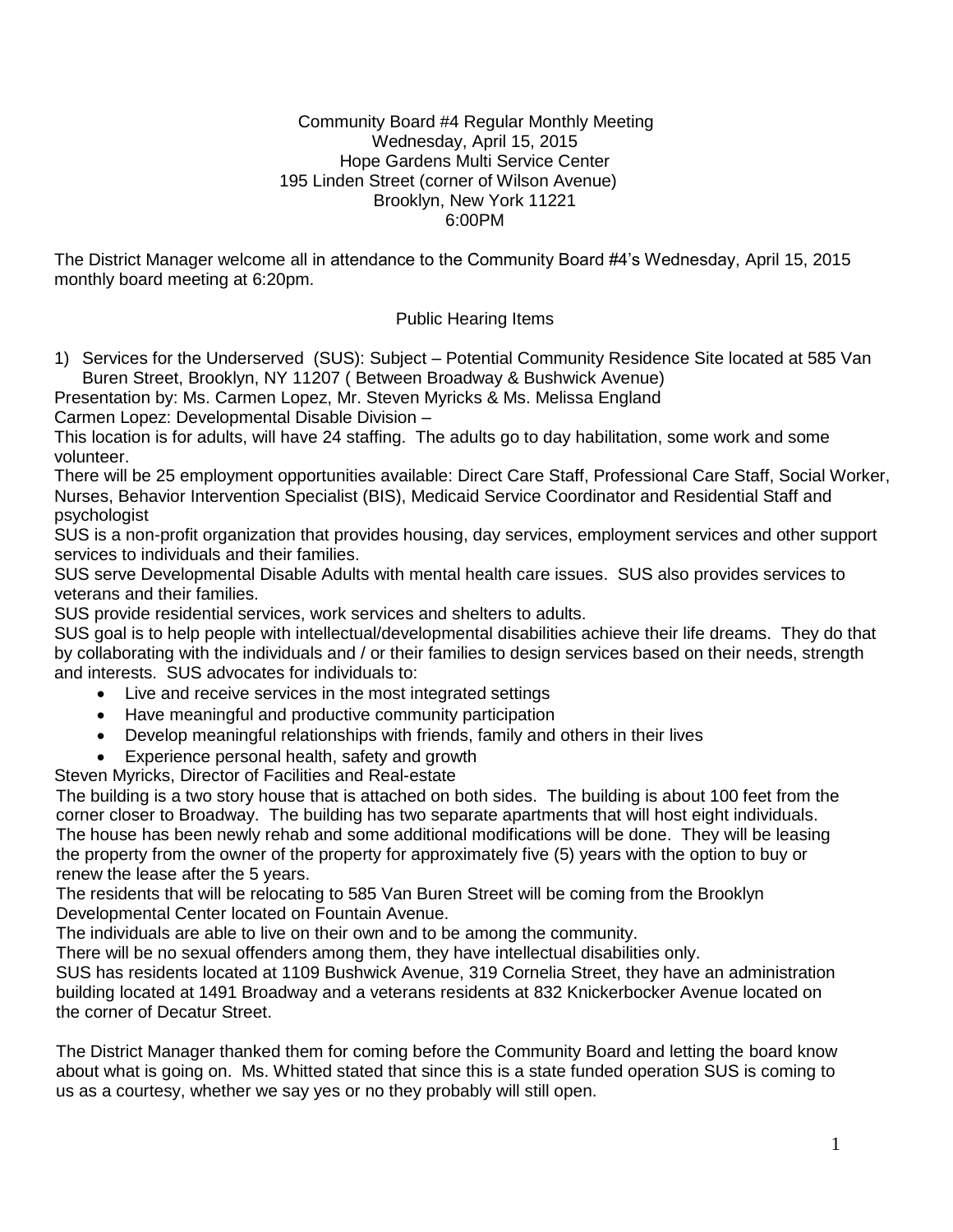- $\cdot$  Ms. Whitted asked SUS to send a representative to the monthly meetings since they have so many facilities in our community.
- \* When the new residence move on a block there need to be some sort of advisory to the community board where there would be a connection between the community, the police and the residence. We ask that the residents on the block also be a part of it.

If the residents on the block have any issues or concerns they need to have someone whom they can contact directly.

SUS: They usually have an open house when they move into the community. The neighbors are invited to come into the residents/facility to meet some of the staff and meet the individuals who will be living there.

The Chairperson, Ms. Dent asked that they get in contact with the elected officials and get to know the block association president and let them know what is going on.

For job information go to: [www.sus.org](http://www.sus.org/)

2) Thomas Boyland Park Schematic Design: New York City of Parks and Recreation

Located on Broadway between Furman Avenue and Granite Street, Brooklyn, New York

Chris , Landscape Architect of the Brooklyn Project Division

CPI: Community Parks Initiative

This is Mayor de Blasio's Initiative to fix up parks in underserve neighborhoods. These parks have been looked at for many decades under other administrations.

Project Goals:

- Upgrade and enhance existing facilities
- Create new site amenities
- Increase play opportunity for children including water play and free play elements
- Create a community space with flexible use
- Install green infrastructure in collaboration with NYC DEP
- Improve Safety and Security

Project Size: 1.83 Acres

Funding Source: Community Park Initiative Funding Amount: \$3.1 Million Construction Budget

A Brief Site History:

1973 – Site acquired and cleared by HPD

1985 – HPD deeds the site to Parks

1989 – Parks initiated Improvements to the site

There will be a basketball court with bleacher seats, accessible ramp, game tables, plaza seating area, volleyball court/mutli-purpose, ball field, track, hand ball court, table seating, and adult fitness machines for exercising, spray and play area for the children, rain garden, and additional lighting. The entrance will be on Furman Street.

There will be low fencing so that you can have good visibility of the park allowing you to have an open field feel in the park. There will not be a soccer field.

The park is not in a flood zone area.

The Parks Dept. is paying for the installation of the additional lighting in the park and the Department of Transportation (DOT) will maintain the lighting in the park.

The light will be LED lighting which is very bright and is low energy input.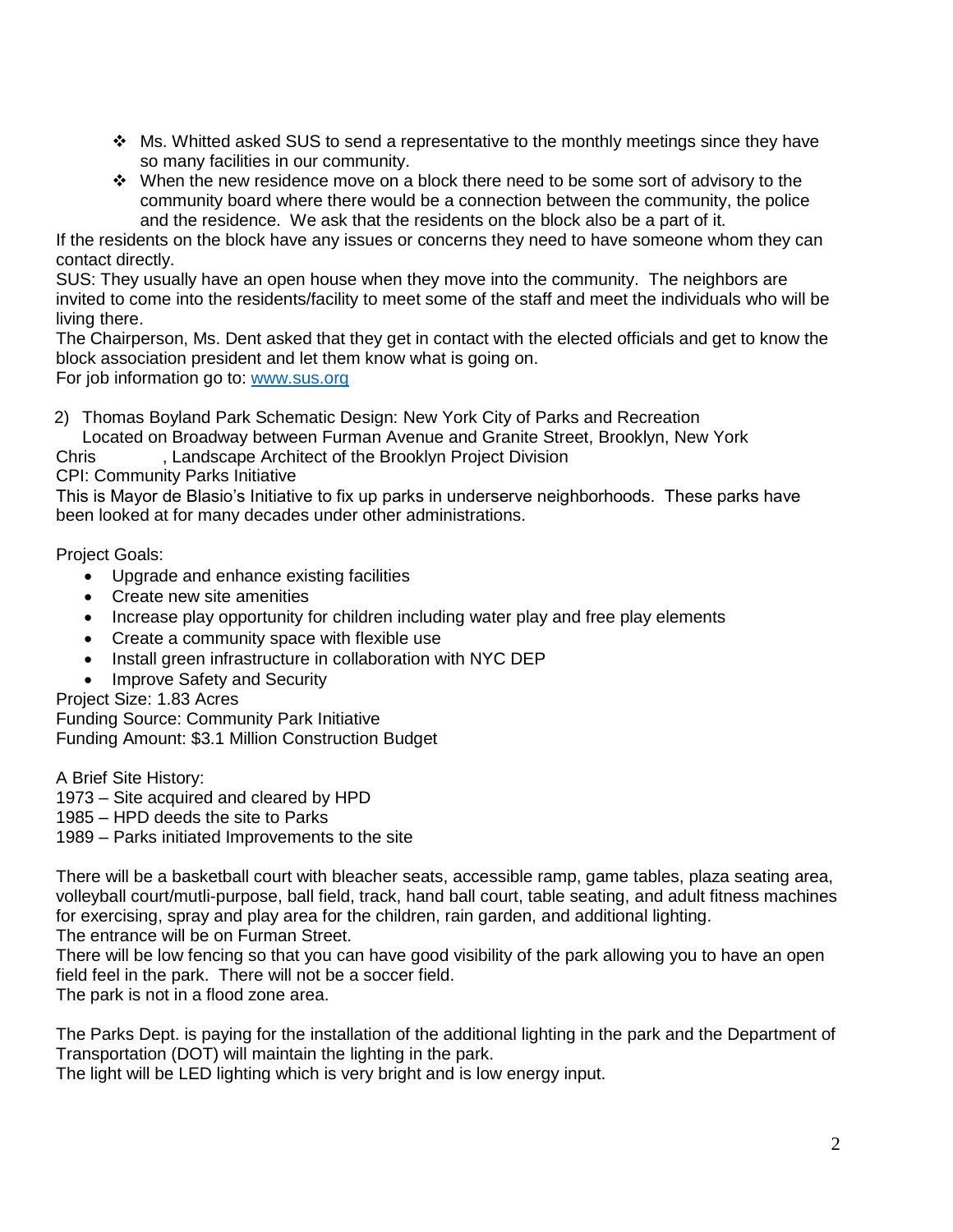Plant Palette: SHRUBS: Lonicera Diervilla, Llex Glabra, Itea Virginica, Aronia Melancarpo and Llex Verticilata CANOPY TREE: Q. Rubra, Q. Bicolor SCREENING: J. Virginiana MINOR TREE: M. Virginiana and A. Canadensis

Councilman Rafael Espinal contributed \$1 million towards the budget of the park. The park would not be possible without his help.

There will be at least 2 accessible drinking water fountains. There will be no public bathrooms due to cost. RUDD Park has bathrooms and it is about 5 minutes away.

Ms. Whitted: When can we expect to have a completed park? Answer: We are moving into the design process, then we will spend another 6-9 months doing contract drawings, we will spend about 9 months bidding the project out, making sure that the contactor can do the work and is legally bonded to do it. Then there will be a year of construction. The whole process will take approximately 2 1/<sub>2</sub> years.

Ms. S. Moore: What is the enhancement that will be done to the gym area? Answer: We are adding all new equipment. New bars, accessible equipment, machines that allows you to do different workout exercises.

Mr. C. Joseph: Are you planning to change the chain link fence to raw iron fence and at what height? Answer: The chain link fence will stay around the baseball field and the handball court at the same height that it is now for safety reasons. Everything else will be a raw iron low fence. Approximately between 3 feet and 2 ½ feet high.

Mr. Joseph suggest that the fence on Broadway be much higher for safety reasons. Ms. Whitted: Thomas Boyland Park has two sections. Suggest the chain link fence would be on the ballfield section, this would be safer for the players as well as the public. On the opposite side where they want an open feeling, there will be the lower fence.

Ms. Dent thank Commissioner Jefferies for coming out when the meeting for the park was held. He was able to get more money for the park and he made sure that the community got what they wanted.

Ms. Whitted thanked the Parks Department for updating the board us on the Schematics of the Thomas Boyland Park.

**First Roll Call, 7:35PM:** Members Present does not constitute a quorum.

Ms. Julie Dent and Ms. Nadine Whitted thanked Ms. Dianna Wilson for providing desert (cake) for the board meeting.

#### **Chairperson's Report, Ms. Julie Dent, 8:36PM:**

Ms. Dent welcomed all in attendance to the Community Board #4 Public Hearing and monthly meeting.

Usually during the month of April Community Board #4 conducts the Election of Officers - however a Nomination Committee must be established first. The Nomination Committee consist of five (5) members of the board who are not interested in running for any executive office position volunteer who will serve on the Ad-Hoc Nomination Committee. The role of this committee will be to establish a slate of members to run for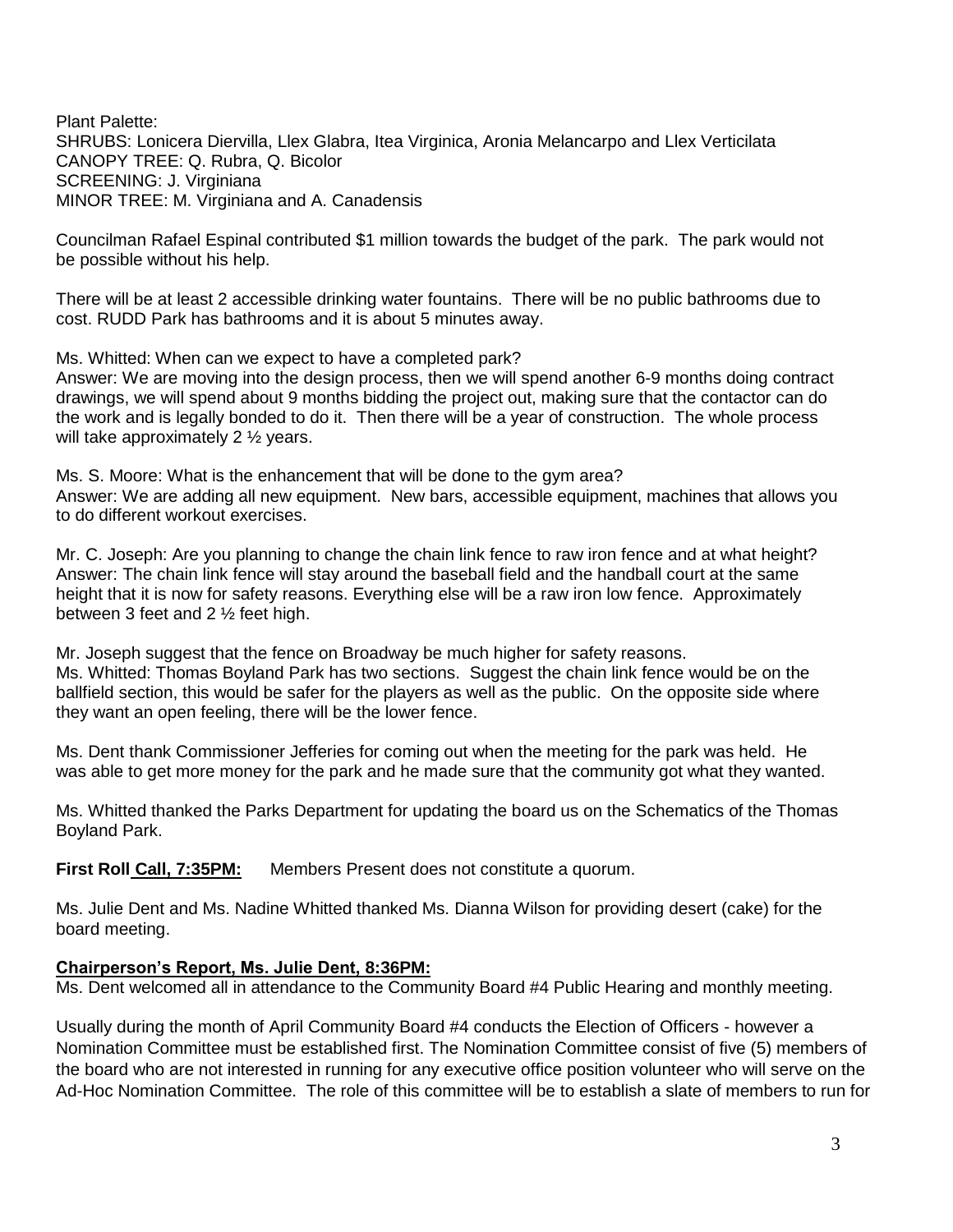the executive seats of the board which consist of the following: Chairperson, 1<sup>st</sup> Vice-Chairperson, 2<sup>nd</sup> Vice Chairperson, Recording Secretary, Financial Secretary, Treasurer, Correspondence Secretary and Parliamentarian.

The Ad-Hoc Nominating Committee will choose amongst its members a Chairperson. The District Manager's office will make sure that each CB#4 member receives a Nomination form in a self –addressed return envelope; the return by date will be stated. Thereafter, a meeting should be convened of the Ad-Hoc Nomination committee prior to the May full board meeting. The purpose of such is to establish a slate of members interesting in running for executive seats from the Nomination forms received by the office.

As noted in the board's By-Laws, nominations will also be accepted from the floor.

Nomination Committee: Ms. Annette Spellen, Ms. Anne Guiney, Ms. Mary McClellan, Ms. Sheila Jackson and Ms. Barbara Smith.

Ms. Dent asked that the Elected Officials and /or their representatives introduce themselves and state their respective address and telephone numbers.

- 1) Jacklyn Reyes Representing Assemblyman Eric Martin Dilan, 718 Knickerbocker Avenue, 718-573- 1726
- 2) Yanuski Rodriquez Representing the Brooklyn District Attorney Ken Thompson, 718-250-2565
- 3) Kevin Worthington Representing NYC 34<sup>th</sup> Councilmember Antonio Reynoso, 244 Union Avenue, Brooklyn, NY 11206, 718-963-3141
- 4) Celeste Leon Representing Councilmember Rafael Espinal, 786 Knickerbocker Avenue, 718-642- 8664
- 5) Alicka Ampry-Samuel Representing Assemblywoman Latrice Walker, 250 Broadway, Suite 2206 New York, NY 10007, 212-312-1484

The Chairperson invited Deputy Inspector Max Tolentino the Commanding Officer of the 83<sup>rd</sup> Precinct to give a synopsis as to the trends and stats of our local  $83<sup>rd</sup>$  Precinct.

454 Wyckoff Avenue: Women's pocketbooks stolen. Their bags were in carts while the women were shopping, then stolen when they were not looking. The DI ask that you only take what you need when shopping. For example: one credit card instead of more than one.

Basketball game on April 30<sup>th</sup> at 6:30PM. Location: 422 Central Avenue

Shot Spotters: The 83<sup>rd</sup> Precincts shares with the 81, 73, 79, 90 & 94 Precincts. The Shot Spotter has censors that tells where a shot has been fired from, however it does not tell who fired the shot. The censor lets the Police Dept. know right away that a shot has been fired and tells them where the shot came from.

Ms. Dent continued her report:

The NYC-Council Committee on Governmental Operations will be holding a hearing on Thursday, April 30, 2015 at 1:00pm in the  $4<sup>th</sup>$  floor committee room 250 Broadway, NY New York, regarding:

- Int. No. 585- In relation to establishing term limits for community board members
- Int. No. 732-In relation to making urban planning professionals available to community boards.

FREE Mental Health First Aid (MHFA)/ NYC Dept. of Health and Mental Hygiene (DOHMH) will be hosting Mental Health First Aid trainings as an evidence-based training to empower non-mental health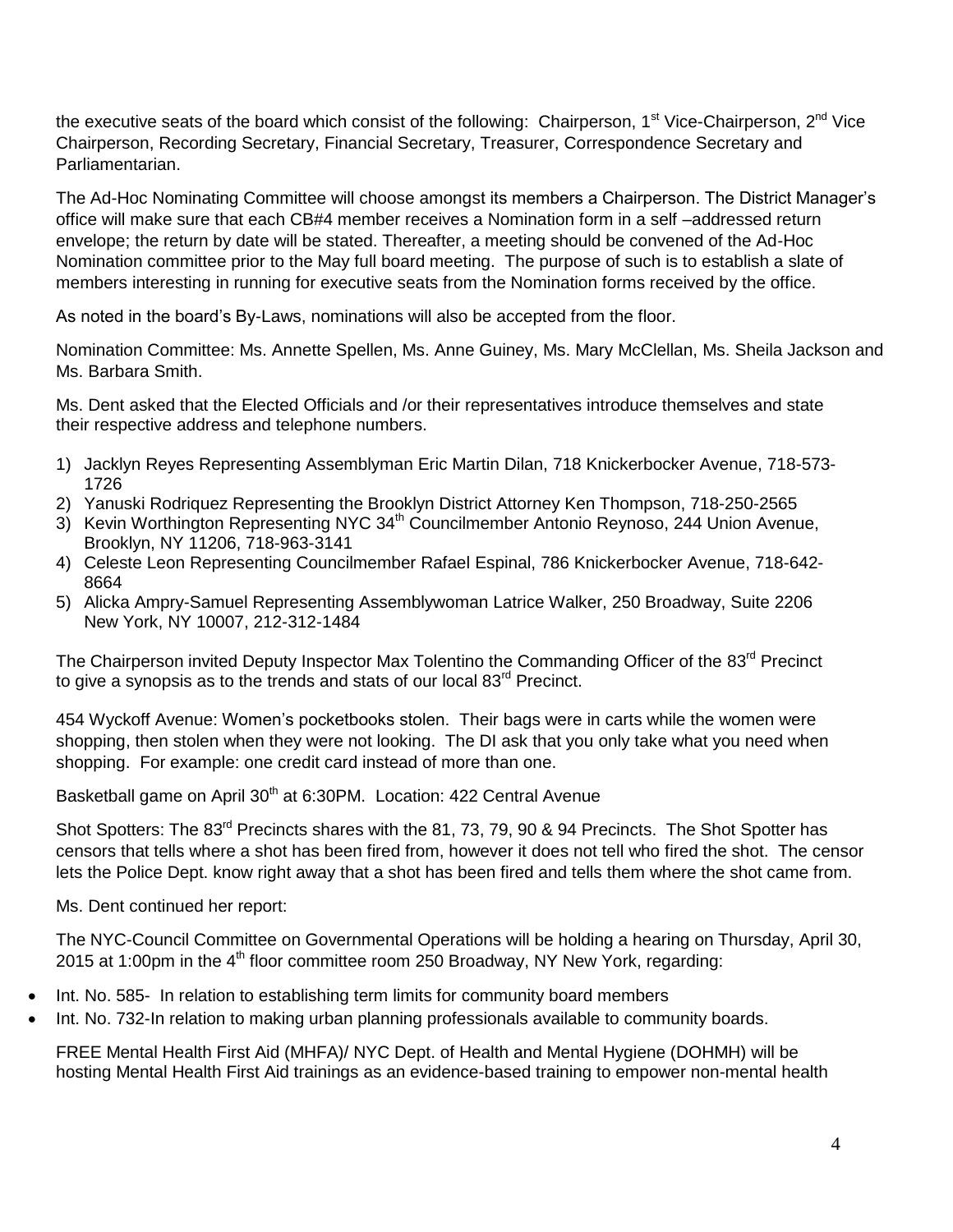professionals to better identify, understand and respond to signs of mental illness. The one-day 8-hour training will cover mental health topics such as depression, anxiety, psychosis and substance use. The training will be held April 29<sup>th</sup>, May 11<sup>th</sup>, May21th, July 6<sup>th</sup>, Sept.10<sup>th</sup>, Sept.18<sup>th</sup>, Sept.25<sup>th</sup> and Oct. 7<sup>th</sup>. The timelines is from 8:30am through 5:30pm. For more information about MHFA, please visit: [www.mentalhealthfirstaid.org](http://www.mentalhealthfirstaid.org/)

NYC HEALTH Center for Health Equity- Circle of Security Parenting Series - The NYC Health Department offers free support groups to help parents and caregivers understand and respond to their child's feelings and behaviors.

Creative Coalition is looking for artists to provide face-painting and /or crafts for kids at the BOS (Bushwick Open Studio) at the 3<sup>rd</sup> Annual BOS on June 6, 2015, from 11am-4pm in Maria Hernandez Park. Interested parties respond at [sshird@brooklynartscouncil.org](mailto:sshird@brooklynartscouncil.org) reserve early.

Grant Opportunity- DOT Community Commissions – Deadline Friday April 24, 2015. Artist interested in a siteresponsive artwork for a site within your neighborhood or a community base organization who knows of a sidewalk, bridge or chain-link fence in need of beautification? Consider the Community Commissions RFP that enables artists to present new work for 11 months at designated priority sites citywide.

Interested artists are required to submit a joint application. Not for profits organizations are eligible to receive up to \$5,000 toward direct project costs in addition to in-kind engineering support. Visit [www.nyc.gov/dotart](http://www.nyc.gov/dotart) to download the Community Commissions RFP.

NYPD SCHOOL SAFETY DIVISION – COMMUNITY OUTREACH UNIT Presents- My School Has Rhythm – Not Violence! Friday, April 17, 2015 at the Boys & Girls High School, 1700 Fulton Street, Brooklyn, NY 11213 Time: 6PM to 9PM

HEALTH FAIR- LIFE HOUSE: AUDREY JOHNSON LEARNING CENTER 272 MOFFAT STREET ON FRIDAY, APRIL 17, 2015, From 10:45AM to 4:40PM

LIFE'S AUDREY JOHNSON AND JOHN COKER LEARNING CENTERS Open enrollment – Pre-school children 2.9 -4 years old. Please contact Ms. Gonzalez or Ms. Castro at (718) 574-0130. John Coker Learning Center- contact Ms. Hodge or Ms. Roberts at (718) 452-1414

SYEP- Application are now available online until April 24, 2015. Apply online at [https://syep2015.eventbrirte.com](https://syep2015.eventbrirte.com/)

### **District Manager's Report, 8:55PM:**

Ms. Whitted formally took the opportunity to say thank you to everyone for all their well wishes toward her and her family during her mother's recent hospitalization. She said that her mother was doing much better and adhering to the Doctor's orders. While at the Wyckoff Heights Medical Center, her mother received impeccably medical care by the medical team, technicians and everyone. Not once did she need to mention her line of work or who she knew at the hospital.

Wyckoff Heights Hospital now has a reputation for quality health care and my family and I are living witnesses.

MEETINGS ATTENDED: MARCH 30, 2015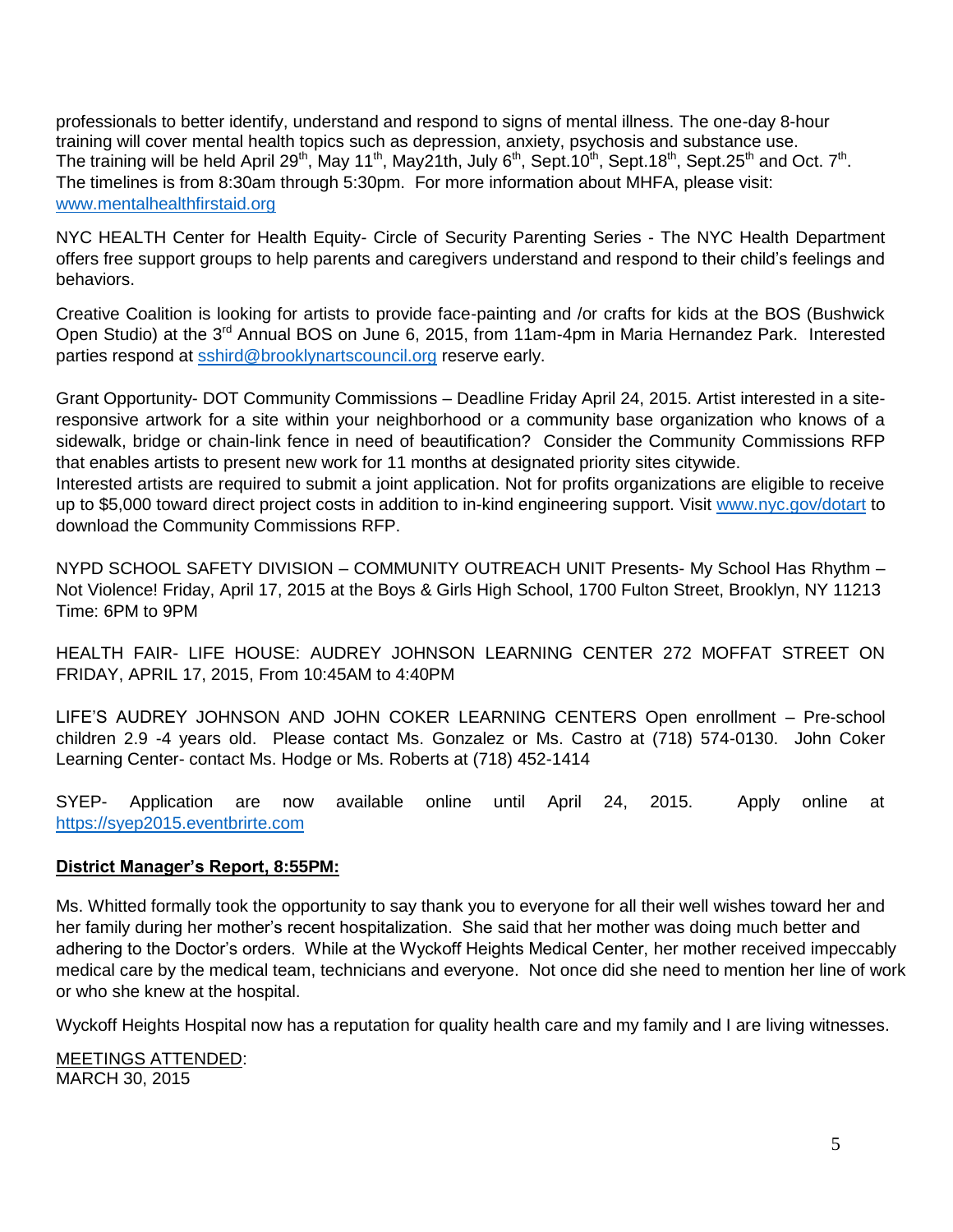Brooklyn District Attorney Kenneth P. Thompson –Women's History Celebration- Chairperson Julie Dent was recognized and received accolades for her tireless work as an educator, activist, commissioner and most importantly mother.

The NYC Council held the 2<sup>nd</sup> Annual Women's HerStory Celebration -where our very own Det. Damarys Franco received recognition for her work within the NYPD and community. Det. Franco goes way beyond her duty for the Bushwick Community.

NYPD- PBBN - Sponsored a Crime Forum for all Precinct Councils and representative from Public Safety Committees to attend this session. Those attending were asked to ask any questions and make any statements regarding the conduct and activity of the NYPD. Chief Maddry made clear that he has an open door policy and that he and Brooklyn North are working together. He stated that we could affect some major changes.

APRIL 1, 2015 EXECUTIVE MEETING OF CB#4

APRIL 2, 2015 COMBINED CIVIC AND RELIGIOUS/HEALTH COMMITTEE (SEE REPORT) PUBLIC SAFETY COMMITTEE MEETING (SEE REPORT)

APRIL 9, 2015 CHAIRED THE DISTRICT SERVICE CABINET MEETING Agenda Items: NYPD-TRAFFIC Boot Team: NYC's Law states that they can tow a car for any Law Infraction.

Vision Zero: Due to accident prone locations and saving lives, certain congested accident prone area have Traffic Enforcement Agents during peak hours.

Location: Broadway at Flushing Avenue - Agents are assigned in the Mornings from 7am -10am and evenings from 3pm – 6pm.

DEPT of PARKS – Forestry: Approaching the final season of the \$1Million Tree initiative. Tree planting season is in full swing. Trees will not be planted in front of entrances, underground utility, or 30 feet from a stop sign or 25 feet from light pole. Efforts have been targeted on block with low canopy cover. This season, from Cooper Street to Halsey Street approximately 250 trees will be planted. Stickers have been used to designate where tree is to be planted. Owners cannot object.

BUSHWICK UNIDOS MEETING – Regarding issues that affect the community

APRIL 10, 2015 NYS Comptroller Office of Unclaimed Funds: A representative from the NYS Comptroller's Office set up in the office of Community Board #4 and fourteen (14) people were able to find unclaimed funds. The NYC Comptroller has over 8 million dollars of unclaimed funds.

APRIL 13, 2015 Attended the Public Safety Committee Meeting

APRIL 14, 2015 Borough Service Cabinet Meeting Borough Board Meeting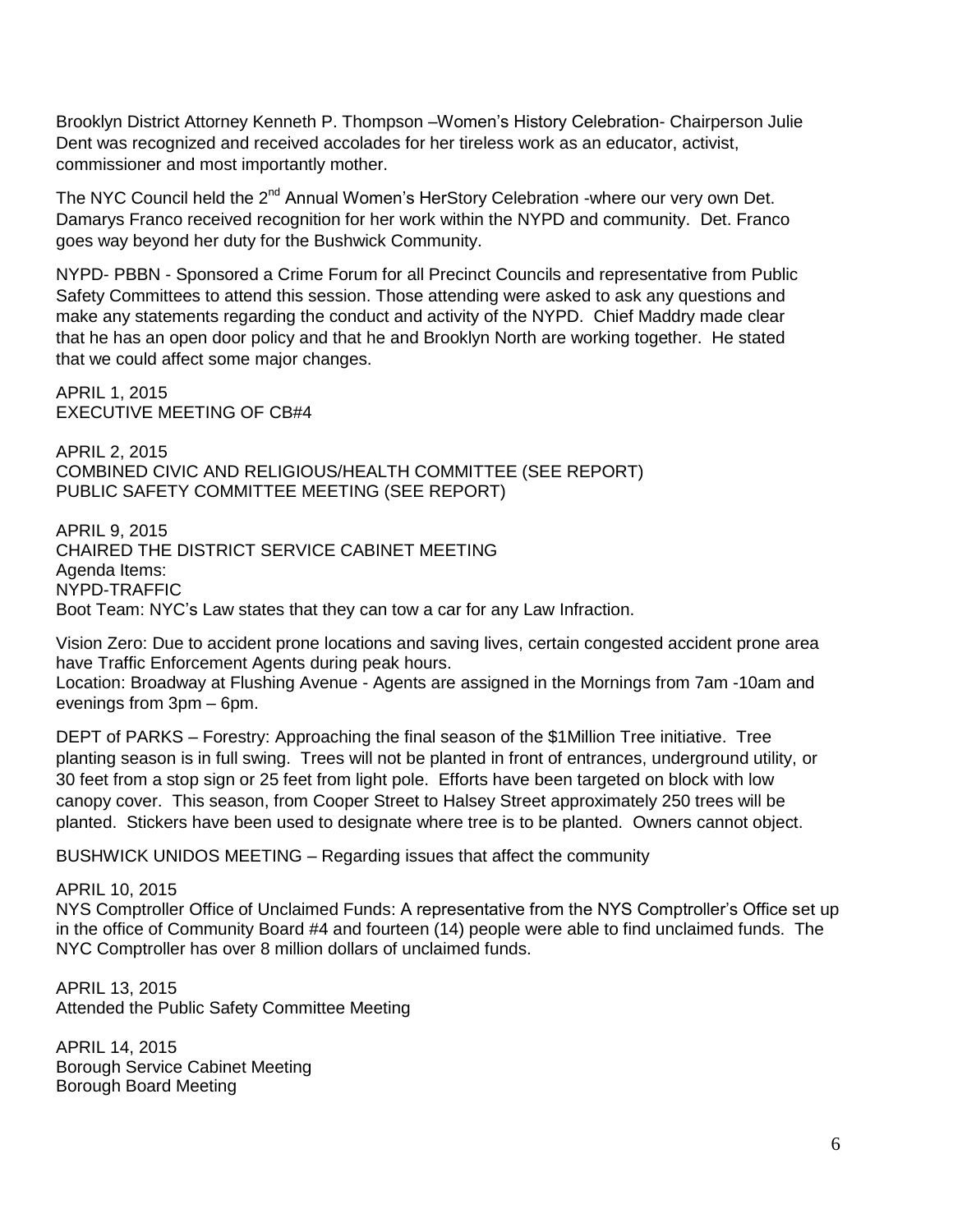Attended the Wake Services for Mr. Chaz Crowder-Brooklyn Borough Coordinator - HRA

FDNY Statistics Recent Fire: 311 Eldert St., 263 Eldert St. 97 Himrod St. and 306 Suydam St.

DOT- APPROVAL OF REQUEST FOR A TRAFFIC SIGNAL AT IRVING AVE. AND PALMETTO STREET. Installation to be completed by July 31, 2015.

NYC DPR- APPLICATIONS FOR ITS PARK.

**Committee Reports: 9:13PM**

**Civic and Religious Committee Meeting, Ms. Elvena Davis, Chairperson & Health Hospitals and Human Services Committee, Ms. Mary McClellan, Chairperson** 

Meeting Held: Thursday, April 2, 2015 – Location: 1420 Bushwick Avenue, Suite 370, Brooklyn, NY 11207 – Time 3:00PM

Members Attending Meeting: Committee Chairpersons, Elvena Davis & Mary McClellan, Zulman Novoa and Cyril Joseph

Others Attending Meeting: Nadine Whitted, CB4 District Manager, PO Natalie Robinson, Morri Whitefield – Health First, Deborah Collingwood - Resident, Ivone Rodriques – Intergen Health, Daniel and Melissa Torres –Swerve Church, Maria Morales – Wyckoff Heights Hospital, Cruz Fuksman, Rev. Lula Mae Phillips – Cornell Medical College, Samuel Rios – and Benita Rodriquez

Items Discussed:

1) Brooklyn Queens Day Event/Parade and Festivities Update Date: Thursday, June 4<sup>th</sup> 2015 Location: Irving Square Park Rain Date Destination: St. Martin of Tours, 1288 Hancock Street Grand Marshalls: Bishop Clarke and Father Tobon

NYPCC – will provide back packs Wyckoff Hospital - 250 healthy sandwiches and tabling Woodhull Hospital – Mobile Van, Blood Pressure/Cholesterol Screening Cornell Medical College – Hands only CPR DOT – Recycle-A-Bike will donate a bicycle Ms. Elvena Davis will be donating a small child's bicycle Zumba Instructor confirmed DJ confirmed Fitness Instructor has yet to confirm

Many more agencies and organizations are being sought. Next meeting April 16, 2015 at 3pm.

2) Request for Street Renaming: Ms. Benita Rodriquez requested to have her sister name at Knickerbocker Avenue between Harman Street and Greene Avenue. The Committee asked Ms. Rodriquez of her sister's involvement at the location. She stated that her sister Ms. Postacia Rodriquez lived at 356 Hooper Street for many years. Through her leadership activities as Vice-President of the Dominican Parade, she was a great fighter for the Williamsburg community also she was a member of the staff of Woodhull Hospital and she became a manager of a city wide operations for public housing (NYCHA). Ms. Postacia Rodriquez was the first woman of Dominican decent to run for the political position of District Leader.

The committee asked Ms. Benita Rodriquez what significance was the requested location of Knickerbocker Avenue to the late Ms. Postacia Rodriguez. It was stated that Knickerbocker Avenue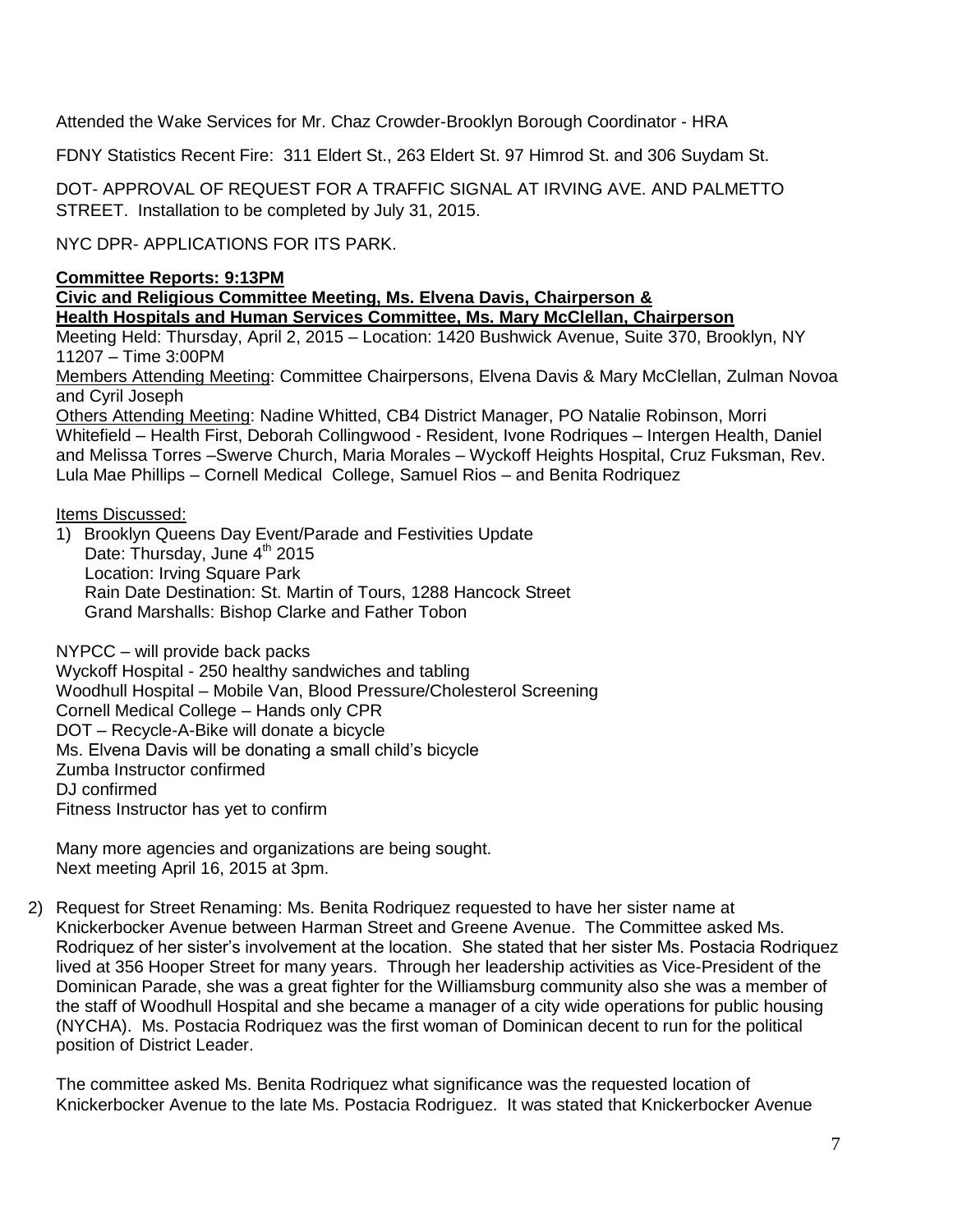was chosen since the office of Community Board #1 would not give her the opportunity to speak to the District Manager or the Chairperson. The decease lived in Williamsburg on Hooper Street for many years, it is the first and the most desired street. Unfortunately, Knickerbocker Avenue was chosen as a second thought. Her desire is to have Hooper Street re-named in honor of her sister's life and activism.

The committee felt that this was really unfair and suggested that Ms. Benita Rodriquez should not settle on the street that she desire. The District Manager stated that she would speak with the Chair of Community Board #1 and with the Councilman Espinal's office concerning this matter.

### **Public Safety Committee Meeting, Barbara Smith – Chairperson: 9:17PM**

Meeting Held: Thursday, April 2, 2015 Location: 83rd Precinct, 480 Knickerbocker Avenue, Brooklyn, NY 11207-1422 Members Attending: Barbara Smith, Elvena Davis, Mary McClellan, Annette Spellen, Victoria Fernandez and Zulma Novoa Others Attending: Nadine Whitted, CB4 District Manager, Det. D. Franco & PO Natalie Robinson - 83<sup>rd</sup> Pct. Items Discussed:

Public Safety Concerns/Issues Impacting the Community

Captain Profeta – Executive Officer of the  $83<sup>rd</sup>$  Precinct has an initiative where the focus will be played on pedestrians, bikers not following the rule and regulations: Motor bikes, bicycles, dirt bikes, quads etc.

Attention will be giving to sidewalks and traveling against the traffic at the following locations: Wilson Avenue

Decatur Street to Cooper Streets

Moffat Street: Wilson to Central Avenues

Cornelia Street: Broadway to Bushwick Avenues

Jefferson Avenue: Broadway to Bushwick Avenues

Putnam Avenue: Irving to Knickerbocker Avenues

Detective Franco suggested that the Vision Zero Unit should conduct the meeting.

If the community is experiencing these type of problems they can make a 311 complaint or email the Community Affairs Unit of the 83rd Precinct. [Damarys.Franco@nypd.org](mailto:Damarys.Franco@nypd.org) or [Natalie.Robinson@nypd.org](mailto:Natalie.Robinson@nypd.org) 

Monday, April 13, 2015

Location: 83<sup>rd</sup> Precinct, 480 Knickerbocker Avneue

Meeting Attending: B. Smith, M. McClellan, A. Spellen, M. Lamboy, V. Fernandez, A. Guiney and G. Puglla

Others Attending: N. Whitted – CB#4 District Manager, DI M. Tolentino – Commander 83<sup>rd</sup> Pct., Mike Kelly, Mario Cruz, Frank Palillo, Rai Shasrma, Geer Ansana and Hoomar Emaytia

#### Items Discussed:

- 1) P&P's Pizza Party: 254 Irving Avenue, New wine and beer restaurant with wine and beer only. Operating time Monday through Saturday – 11AM to 2AM, Sunday 11AM to 12 Midnight Committee: Approves
- 2) Bushwick Public House: 201 Central Avenue / 1288 Myrtle Avenue, New full Liquor Tavern. They Currently operating as a bakery. Proposed hours for Tavern: Monday to Saturday 8AM to 4PM. Sunday 8AM to 12 Midnight. Committee: Approves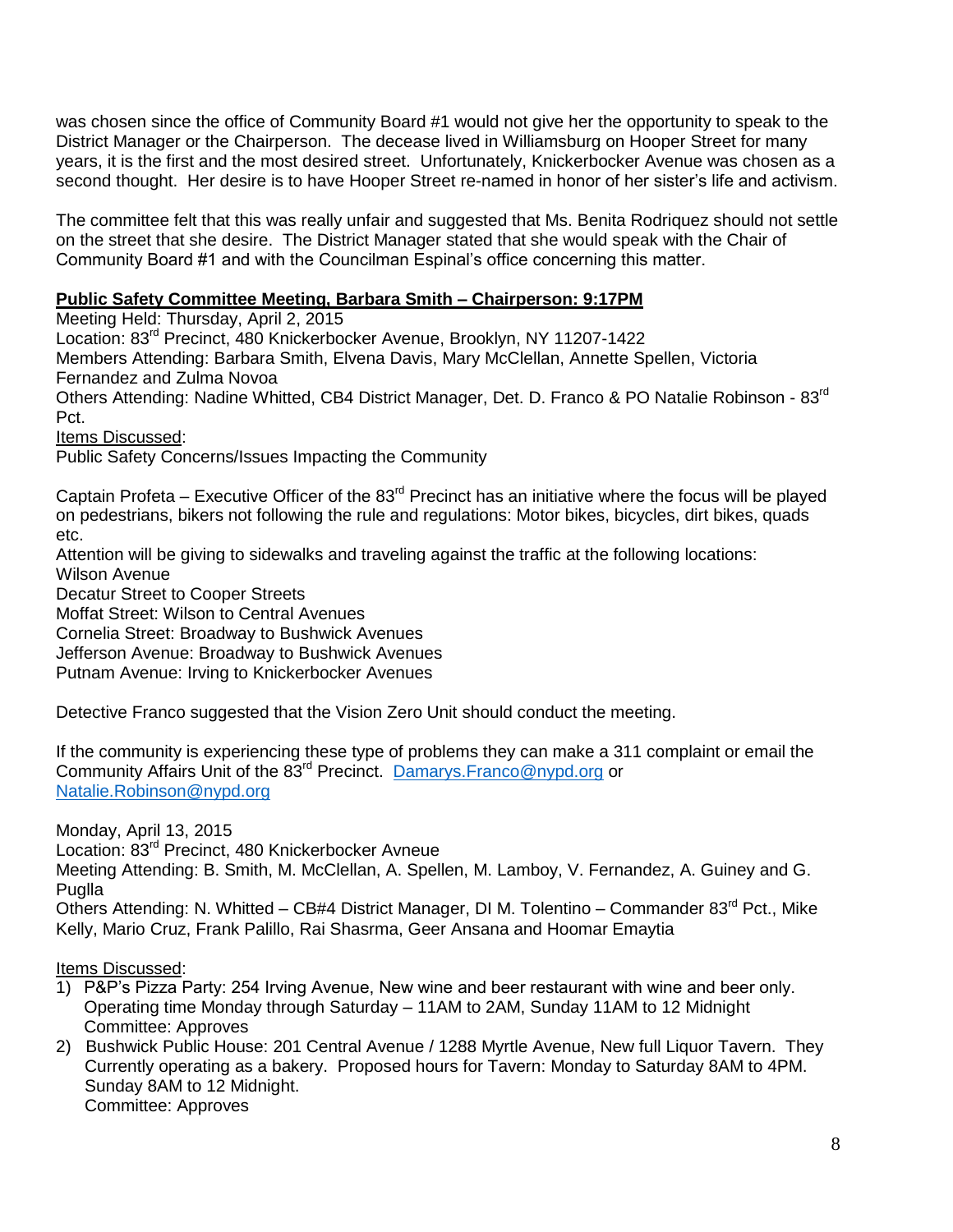- 3) D'Montazo Restaurant Corp. 216 Wyckoff Avenue, New wine and beer restaurant license. Operating hours: Seven days a week, Monday – Sunday 8AM to 12 Midnight Committee: Approves
- 4) Bushwick Social LLC 53 Wilson Avenue, New full liquor tavern. Operating hours Monday to Friday 4AM to 4PM. Saturday 11AM to 4AM, Sunday 12 Noon to 12 Midnight Committee: Approves
- 5 Hearts in Craft 143 Troutman Street, New full license. Operating hours: Monday & Tuesday 4PM to 2AM, Wednesday to Friday 4PM to 4AM, Saturday 12 Noon to 4AM, Sunday 12 Noon to 12 Midnight.

Committee: Approves

ANY BUILDING THAT NEED TO BE BOARDED UP PLEASE CALL THE 83<sup>RD</sup> PRECINCT.

# **Announcements: 9:24PM**

NYPD – COMMUNITY ALERT!!! DON'T BE A VICTIM Recent Robberies have occurred in the neighborhood. BE ALERT AND BE AWARE: Avoid walking and talking on cell phones:

- Criminals target people who are distracted
- When possible stop walking when using the cell phone.
- Keep your cell phone out of sight when not in use
- Utilize headsets. If they can't see it, they can't grab it!

## FYI:

- Keep record of device serial numbers
- Register your cell phones, music devices and laptops in the NYPD Operation ID Program Contact your local Pct. Crime Prevention Officer to register your property in the NYPD Operation ID

Program.

The NYPD offers FREE security surveys for Residential Homes & Commercial Establishments. Contact your local precinct crime prevention officer to schedule an appointment. Visit website at [www.nyc.gov/nypd](http://www.nyc.gov/nypd) (click the Crime Prevention link) to sign-up for Emails alerts.

Allied Communities Against Buy Outs: No heat? Illegal work? No hot water? Increasing rent? Know your rights, say no to buyouts, say no to displacement & our community is not for sale! If you are being forced out of your apartment or not receiving services call us! State Senator Martin Dilan, 718 Knickerbocker Avenue, Brooklyn, NY 11207, 718-573-1726

As of January 2015, NY State Law bans electronics from the trash. It is illegal to set out these items from DSNY collection:

 TV's, monitors, computers, laptops, small servers, printers/scanners, tablets/e-readers, MPS players, VCRs/DVDs/DVD players, fax machines, video games consoles, satellites boxes, mice, keyboards

See [www.nyc.gov/electronics](http://www.nyc.gov/electronics) for more information

Wyckoff Heights Medical Center: PHM H.I.V. Outreach & Prevention Program What Would Happen? If you took the HIV test…You can learn how to take care of yourself & others! Serve we provide: Free rapid HIV testing with the same day results. Linkage to care for HIV medical care & supportive services. Awareness and counseling on how to prevent HIV & STI's for uninsured men, free HIV & STI screening. Walk-ins are welcomed or you can call to make appointment, 718-508- 4669 or 718-509-3140. Office hours: Monday thru Friday 9AM to 5PM, 342 Stanhope Street, Brooklyn,